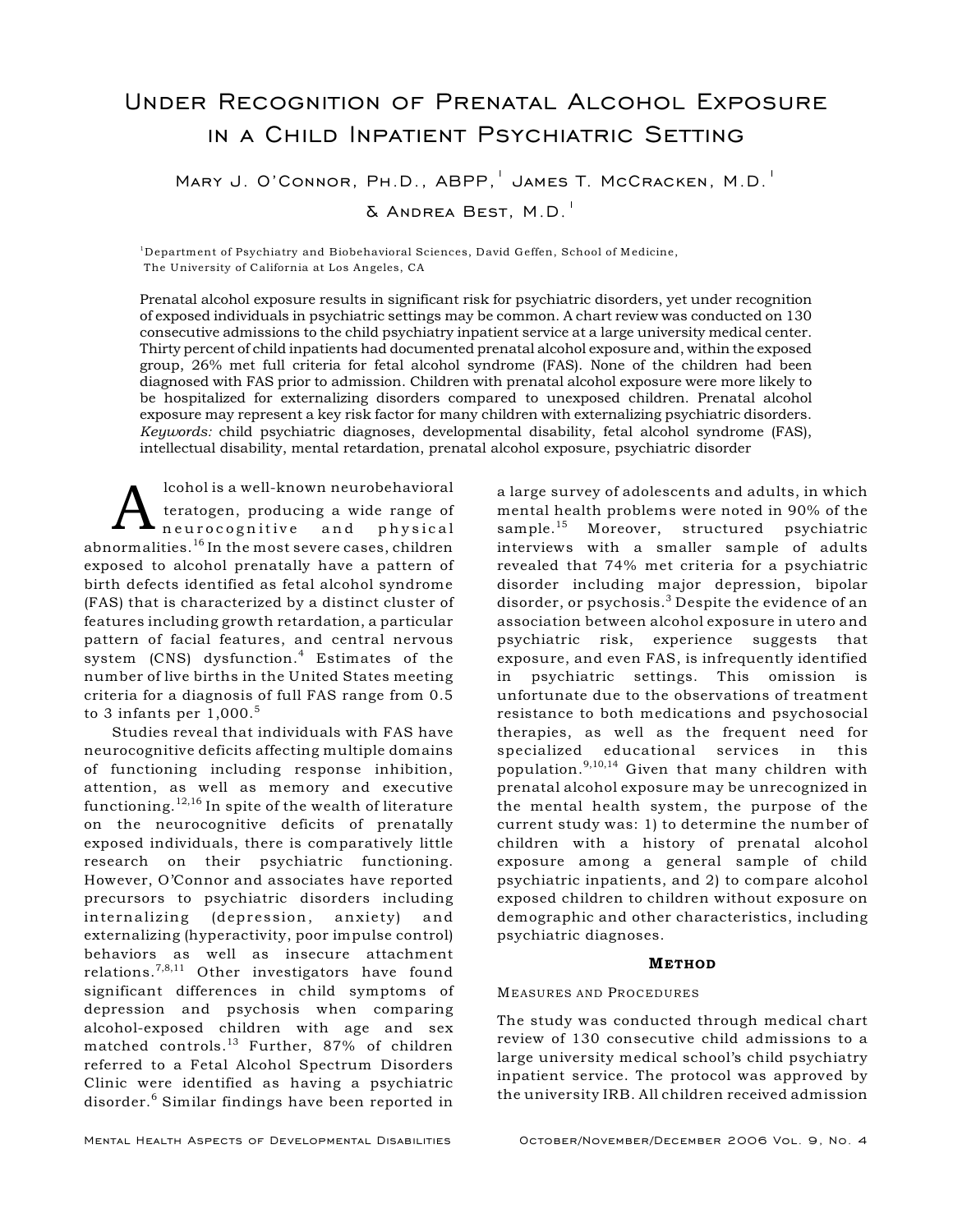evaluations using a standardized intake form. Data abstracted from this form included prenatal alcohol and other teratogen exposure, age, gender, ethnicity, living situation, and number of placements.

1. Fetal Alcohol Syndrome diagnosis.

All children on the service with documented prenatal alcohol exposure were routinely evaluated by a pediatric dysmorphologist for features of FAS using criteria set forth in the Diagnostic Guide for Fetal Alcohol Syndrome  $(FAS)$  and Related Conditions Manual.<sup>2</sup> This system uses a 4-digit diagnostic code reflecting the magnitude of expression of four key diagnostic features of FAS: (1) growth deficiency; (2) the FAS facial phenotype, including short palpebral fissures, flat philtrum, and thin upper lip; (3) neurodevelopmental deficits; and (4) gestational alcohol exposure. The magnitude of expression of each feature is ranked independently on a 4-point Likert scale with 1 reflecting complete absence and 4 reflecting the full manifestation of the FAS feature. If a child met criteria for FAS, this diagnosis was provided on Axis III of the diagnostic section of the discharge summary.

2. Psychiatric diagnoses.

Clinical diagnoses using criteria set forth in the Diagnostic and Statistical Manual of Mental Disorders–Fourth Edition  $(DSM-IV)^1$  were used for each discharge diagnosis and were made by a multidisciplinary team that included experienced attending psychiatrists and psychologists working on the child inpatient service. Only Axis I primary diagnoses were considered in the chart review.

#### RESULTS

1. Number of inpatients with a history of prenatal alcohol exposure.

Of the 130 charts reviewed, 30% (39/130) of the children had prenatal alcohol exposure, 4% (5/130) had prenatal cocaine exposure, and 2% (3/130) had exposure to other teratogens.

2. Comparison of prenatal alcohol exposed children to those without exposure

For the analyses to follow, children with other teratogen exposure (5 cocaine, 3 other) were eliminated. Thus, the sample included 122 children (*n* = 39 alcohol exposed, 83 non-alcohol exposed). Analyses included Chi square and *t*tests for independent samples.

3. Participant characteristics.

Children with prenatal alcohol exposure were compared to those without exposure on variables of age, gender, ethnicity, living situation (biological parent[s], relative and non-relative foster care, group home, or adoption), and number of placements. Children with exposure did not differ from those without exposure on age, gender or ethnicity; however, they were significantly more likely to be living with nonbiological parents,  $\chi^2$  (4,  $N = 122$  = 28.66,  $p \lt 0.001$ , and to have experienced more placements compared to children without exposure,  $t(120) = 3.43$ ,  $p \le$ .001. (See Table 1.)

4. Diagnosis of FAS.

Twenty-six percent (10/39) or 1 in 4 of the children in the alcohol exposed group met criteria for FAS; whereas none (0/83) of the children in the unexposed group met criteria, Fisher's Exact Test, *p* < .0001. It should be noted that, prior to admission, none of these children carried an FAS diagnosis.

5. Psychiatric disorders.

In comparing the alcohol exposed to the unexposed group on Axis 1 primary diagnoses, only those diagnoses were considered for which there was at least one patient with the diagnosis in each group. Using this criterion, two children were omitted from the alcohol-exposed group and 11 from the unexposed group. Groups were found to have statistically significant differences in the distribution of their diagnoses,  $\chi^2$  (5, *N* = 109) = 15.92, *p* < .01. The children in the prenatal alcohol exposure group were more likely to have received a diagnosis of attention deficit hyperactivity disorder (ADHD), intermittent explosive disorder (IED), or bipolar disorder; whereas, the children in the unexposed group were more likely to have received a diagnosis of autistic disorder, depression, or psychosis NOS. (See Table 1.)

#### **DISCUSSION**

Study results revealed a significant number of children with prenatal alcohol exposure in a psychiatric inpatient setting of a large university medical center. Thirty percent of the child inpatients were found to have documented prenatal alcohol exposure. Furthermore, 1 in 4 of the alcohol exposed children met criteria for FAS,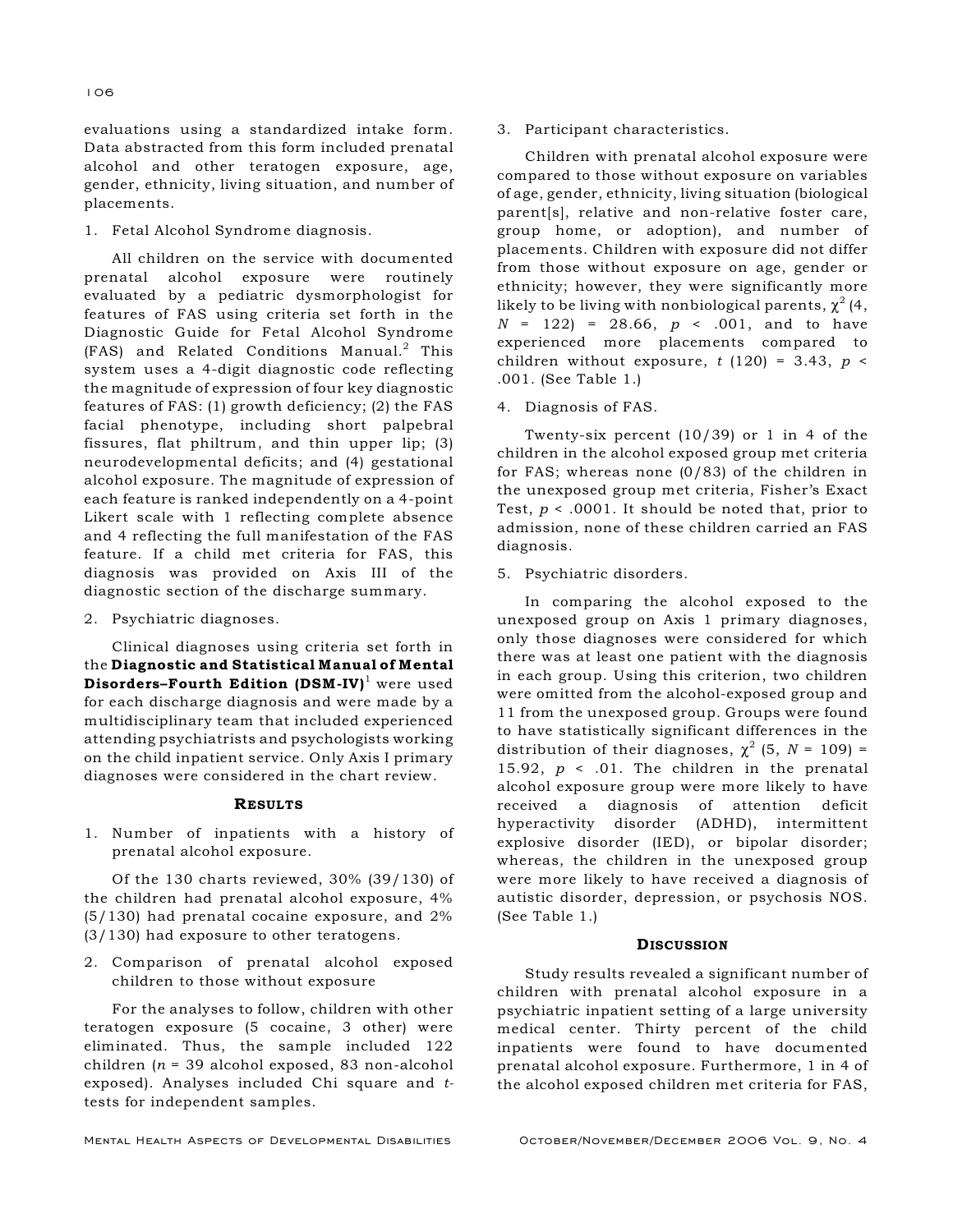| TABLE 1. COMPARISON OF PRENATAL ALCOHOL EXPOSED TO UNEXPOSED CHILD INPATIENTS |                        |             |      |
|-------------------------------------------------------------------------------|------------------------|-------------|------|
| Variable                                                                      | <b>Alcohol Exposed</b> | Unexposed   | p    |
| $\blacksquare$ Age in years ( <i>M</i> , <i>SD</i> )                          | 8.64(2.21)             | 8.70 (2.12) | ns   |
| Gender (%, n)                                                                 |                        |             | ns   |
| Males                                                                         | 85 (33/39)             | 80 (66/83)  |      |
| Ethnicity $(%, n)$                                                            |                        |             | ns   |
| White Non-Hispanic                                                            | 60 (23/39)             | 67 (56/83)  |      |
| Black Non-Hispanic                                                            | 26 (10/39)             | 10(8/83)    |      |
| Hispanic                                                                      | 10(4/39)               | 13(11/83)   |      |
| Other                                                                         | 4(2/39)                | 10(8/83)    |      |
| Living Situation $(%, n)$                                                     |                        |             | .001 |
| Biological parents                                                            | 46 (18/39)             | 82 (68/83)  |      |
| Foster care                                                                   | 41(16/39)              | 8(7/83)     |      |
| Adoptive care                                                                 | 13(5/39)               | 4(3/83)     |      |
| Group home                                                                    | 0(0/39)                | 6(5/83)     |      |
| Number of Placements $(M, SD)$                                                | 2.70(2.34)             | 1.36(0.90)  | .01  |
| Psychiatric Diagnoses (%, n)                                                  |                        |             | .01  |
| Attention deficit hyperactivity disorder                                      | 30(11/37)              | 21(15/72)   |      |
| Intermittent explosive disorder                                               | 27(10/37)              | 11(8/72)    |      |
| Bipolar disorder                                                              | 32(12/37)              | 20(14/72)   |      |
| Depressive disorder                                                           | 4(1/37)                | 14(10/72)   |      |
| Psychosis NOS                                                                 | 4(1/37)                | 11(8/72)    |      |
| Autistic spectrum disorder                                                    | 3(1/37)                | 23 (17/72)  |      |

although none carried an FAS diagnosis prior to admission. The high incidence of FAS in this sample, 7.7% (10/130) or approximately 77 in 1000, is in dramatic contrast to the 0.5 to 3 per 1000 rate found in the general population in the United States.<sup>5</sup> Although studies have shown that a high percentage of prenatally exposed children have psychiatric problems, to our knowledge, this is the first study to show that these children may also be over-represented in inpatient psychiatric settings. Study results also support the assertion

that children with psychiatric disorders are characteristically under diagnosed for FAS.

Although children in the prenatal exposure group did not differ from children in the unexposed group on variables of age, gender, or ethnicity, results confirmed the assumption that children with prenatal alcohol exposure are more likely to be placed outside of their biological parents' homes and to have encountered a higher number of placements than unexposed children.<sup>10</sup> Because of their neurocognitive deficits, children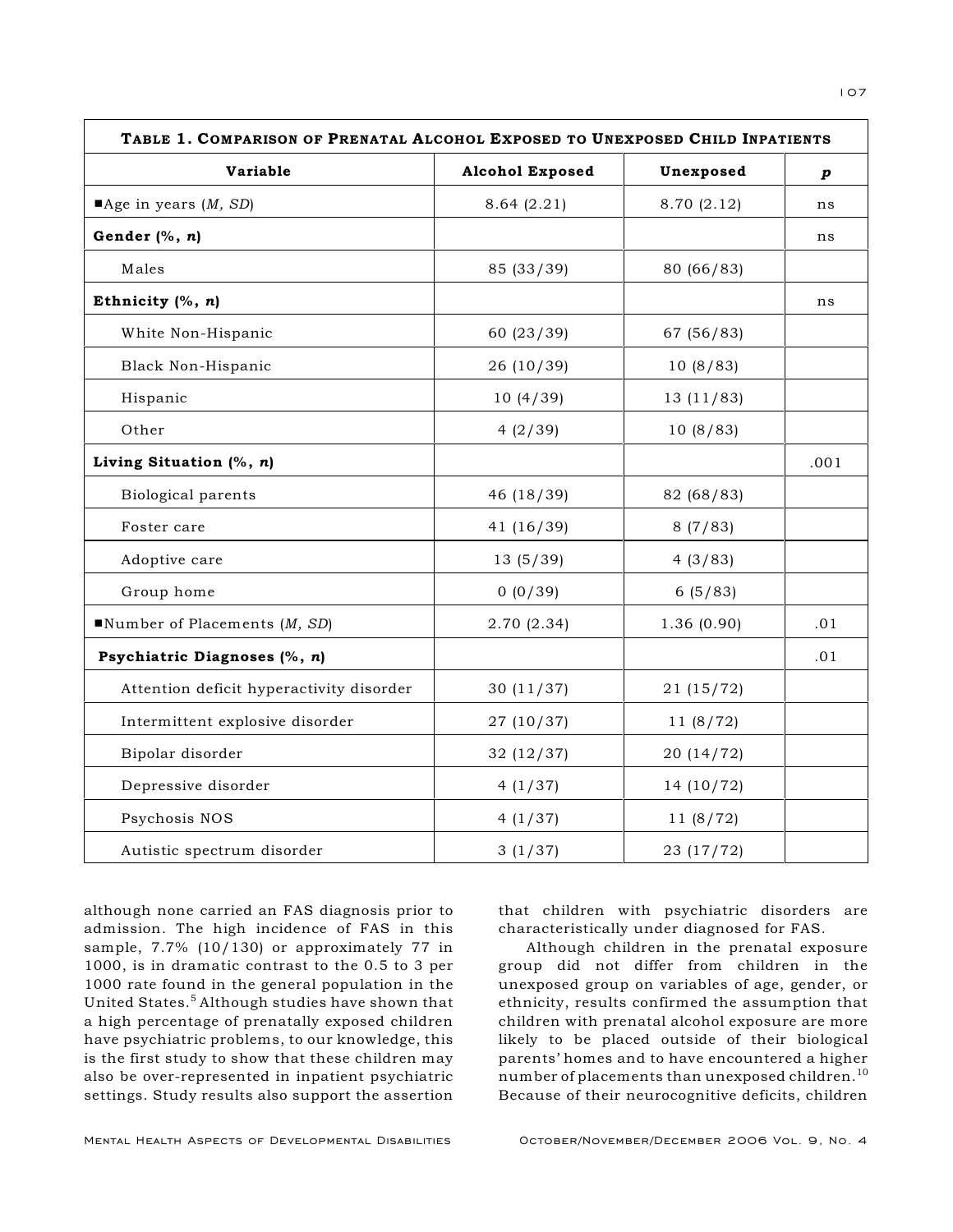with prenatal exposure to alcohol have complicated special needs requiring significant skill in caring for them. These children are frequently placed outside their biological homes since their biological parents often experience considerable stress and are frequently compromised by ongoing alcohol abuse or dependence. This hypothesis is supported by the recent findings of increased stress in the biological mothers of children with prenatal alcohol exposure, particularly those children with externalizing problems. $11$  Multiple placements are experienced because caregivers often are over whelmed by the behavioral dysregulation of these children and have difficulty caring for them.

Consistent with some of the literature, this study demonstrated that children with prenatal alcohol exposure were more likely to have externalizing symptoms. These results are similar to previous findings that extreme mood liability, including early-onset bipolar disorder, is common in child inpatients with prenatal alcohol exposure.<sup>6</sup> Furthermore, although the characteristics and correlates of organically based disorders such as IED in children has not been subject to a great deal of research, our observation of an association with prenatal alcohol exposure may be important for future studies.

The study has limitations due to the modest sample size, the possibility of ascertainment bias, and the retrospective nature of the chart review. Nevertheless, findings highlight the need for training of mental health professionals in the identification of children with FAS and the provision of specific treatments to address the unique features of these children since early identification and treatment may be protective against more serious psychiatric outcomes.<sup>14</sup> Failure to recognize the broad and unique needs of these individuals with developmental disabilities and their families can lead to multiple treatment failures and consequent worsening of symptoms.

ACKNOWLEDGMENTS: The authors would like to thank the multidisciplinary staff of the UCLA child psychiatric inpatient service and Dr. John Graham for his assessment of FAS in child inpatients.

#### **REFERENCES**

- 1. American Psychiatric Association. Diagnostic and Statistical Manual of Mental Disorders, Fourth Edition. Washington, DC: American Psychiatric Association, 2000.
- 2. Astley SJ, Clarren SK. Diagnostic Guide for Fetal Alcohol Syndrome and Related Conditions: The 4-Digit Diagnostic Code. Seattle, WA: University of Washington, 1999.
- 3. Famy C, Streissguth AP, Unis AS. Mental illness in adults with fetal alcohol syndrome or fetal alcohol effects. **Am J Psychiatry** 1998;155:552-554.
- 4. Jones KL, Smith DW, Ulleland CN, Streissguth P. Pattern of malformation in offspring of chronic alcoholic mothers. Lancet 1973;1:1267-1271.
- 5. May PA, Gossage JP. Estimating the prevalence of fetal alcohol syndrome: A summary. Alcohol Res Health 2001;25:159-167.
- 6. O'Connor MJ, Shah B, Whaley S, et al. Psychiatric illness in a clinical sample of children with prenatal alcohol exposure. Am J Drug Alcohol Abuse 2002;28:743-754.
- 7. O'Connor MJ, Kogan N, Findlay R. Prenatal alcohol exposure and attachment behavior in children. Alcohol Clin Exp Res 2002;26:1592-1602.
- 8. O'Connor MJ, Paley B. The relationship of prenatal alcohol exposure and the postnatal environment to child depressive symptoms. J Pediatr Psychol 2006;31:50-64.
- 9. O'Malley KD, Nanson J. Clinical implications of a link between fetal alcohol spectrum disorder and attention-deficit hyperactivity disorder. Can J Psychiatry 2002;47:349-354.
- 10. Olson HC, Morse BA, Huffine C. Development and psychopathology: Fetal alcohol syndrome and related conditions. Semin Clin Neuropsychiatry 1998;3:262-284.
- 11. Paley B, O'Connor MJ, Kogan N, Findlay R. Prenatal alcohol exposure, child externalizing behavior, and maternal stress. Parenting Science and Practice 2005;5:29-56.
- 12. Rasmussen C. Executive functioning and working memory in fetal alcohol spectrum disorder. **Alcohol** Clin Exp Res 2005;29:1359-1367.
- 13. Roebuck TM, Mattson SN, Riley EP. Behavioral and psychosocial profiles of alcohol-exposed children. Alcohol Clin Exp Res 1999;23:1070-1076.
- 14. Streissguth A, Kanter J. The Challenge of Fetal Alcohol Syndrome: Overcoming Secondary Disabilities. Seattle, WA: University of Washington Press, 1997.